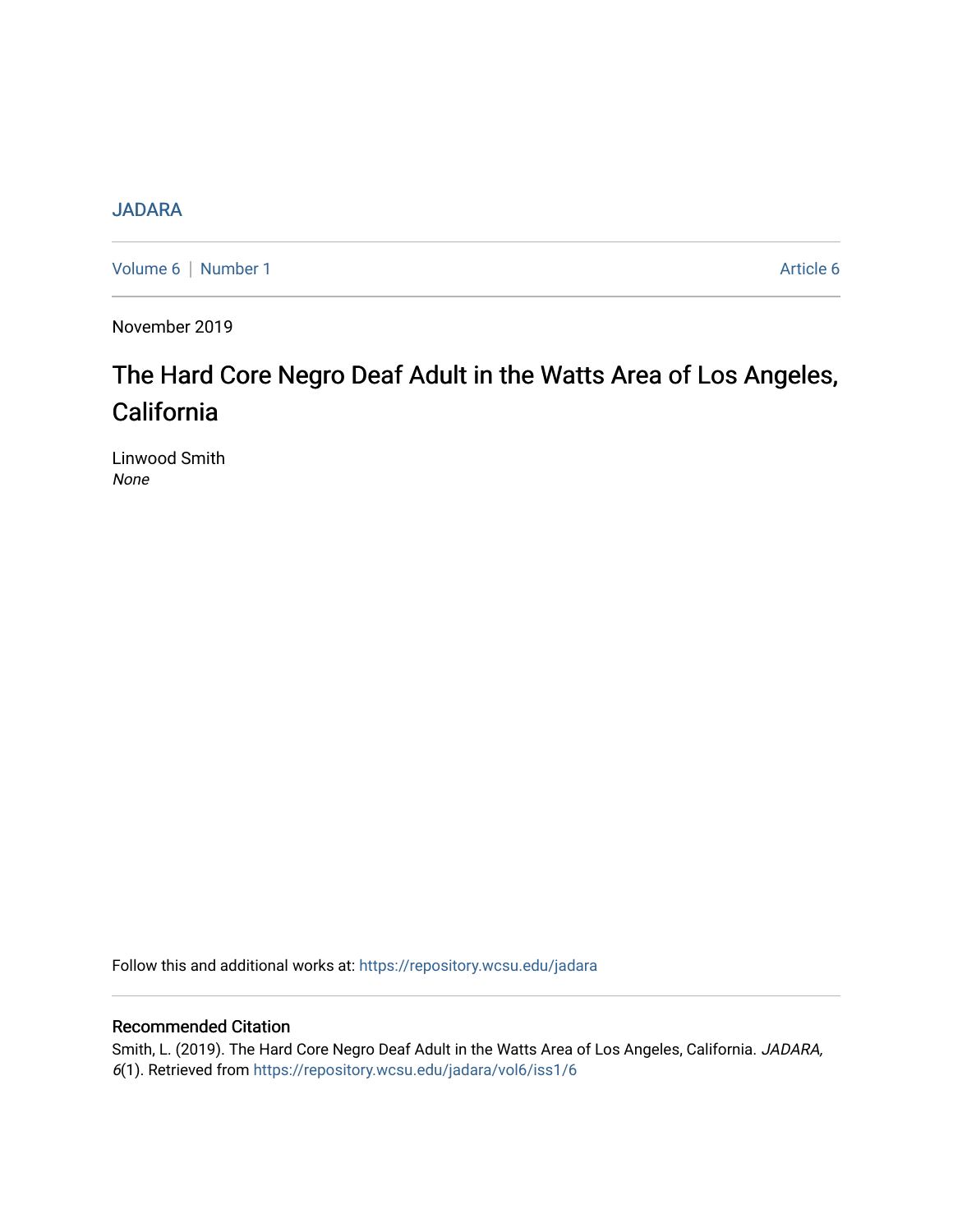# THE HARD CORE NEGRO DEAF ADULT IN THE WATTS AREA OF LOS ANGELES, CALIFORNIA

#### By LINWOOD SMITH

The primary purpose of this study concerning the hardcore Negro deaf adult of Watts was to report on their occupational, educational, and social conditions; their self-image, and their awareness or unawareness of Vocational Rehabilitation, Welfare, and other community services.

A secondary purpose was to add to the meager amount of existing information regarding the Negro deaf and to stimulate additional articles, reports, and research studies regarding them.

The sample was comprised of four men and eight women. The handicaps which make up this group were: 1) deafness, 2) race, 3) social and economic condition, and 4) education, imply the name "hardcore". Hardcore also refers to the fact that they are reluctant to seek help and are suspicious of helping persons, organizations, and Government. A loose interpretation of hardcore as used in the study is that given to describe a disadvantaged and poor person in the Manpower Administration Act of 1969:

"A member of a family receiving cash welfare payments or whose annual income is below specified minimum levels, who is without suitable employment, and who is either: 1. a school dropout, 2. minority group member, 3. imder 22 or over 45 years of age, 4. handicapped physically or mentally, and in addition may be culturally isolated and deprived, educationally limited, geographi cally isolated, mentally retarded ... in a low socioeconomic status, with a language problem, or easily discouraged and frustrated."

#### METHOD OF INVESTIGATION

As a result of professional contacts made at the South Central Los Angeles Service Center in Watts, the initial investigative step was to solicit

Mr. Smith is a guidance counselor at the North Carolina School for the Deaf.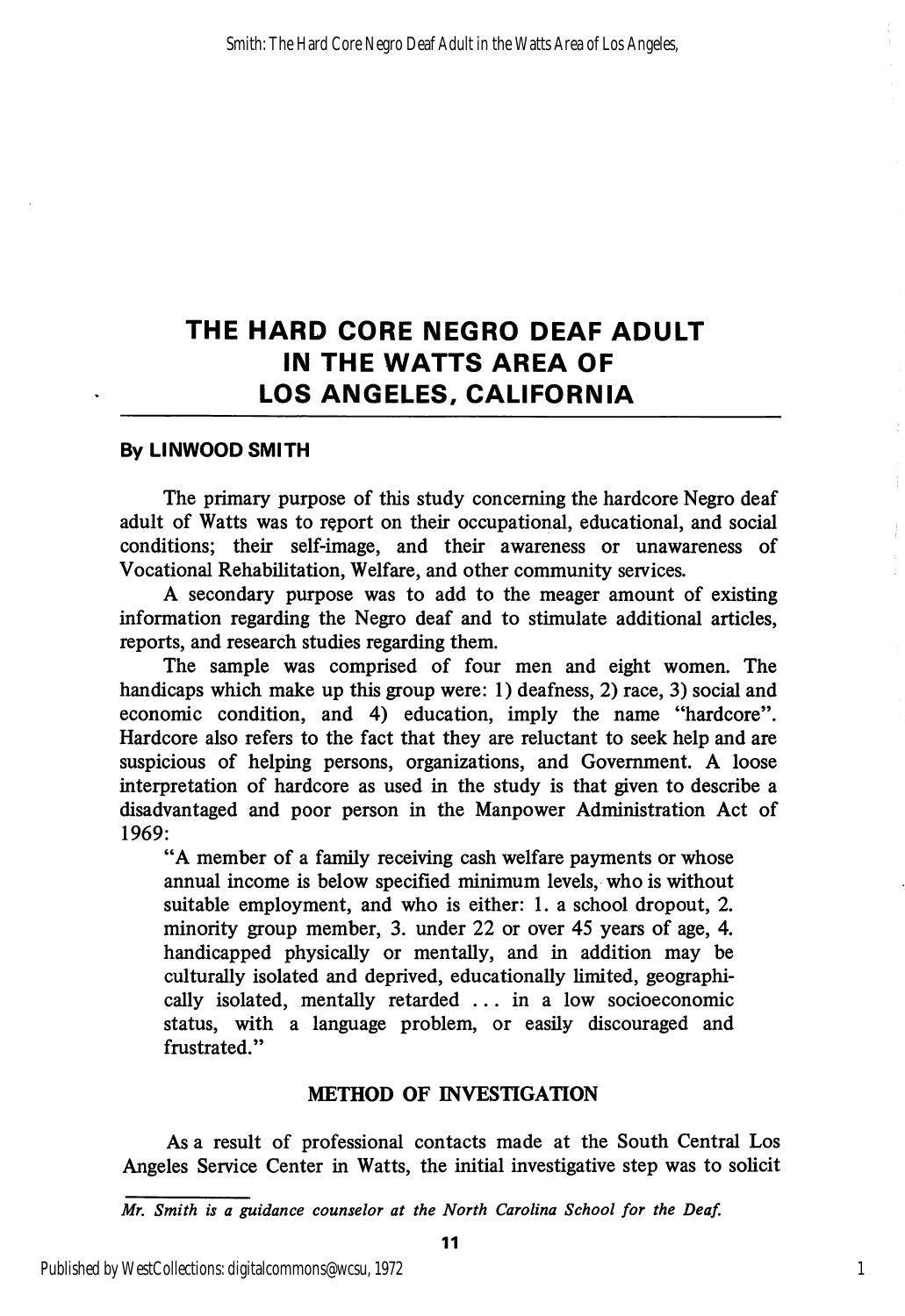the help of the Vocational Rehabilitation counselor for the deaf there in supplying information on the background, characteristics, and conditions of the deaf Negro adults in Watts. These people were contacted and inquiries were made concerning their deaf friends in the neighborhood whom the Vocational Rehabilitation department was unaware of and whom they were not currently serving.

The prime data gathering technique used to obtain information was the conduction of a questionnaire-interview. Questions were asked on the educational background, economic condition, employment history, method of communication, and social attitudes of the samples. This questionnaireinterview was conducted by the investigator since the respondents were preconceived not to be able to complete or understand the questionnaire on their own.

The majority of those to whom the questionnaire was given to fill out needed assistance in filling out the form. This monitoring of the interview on the part of the investigator had considerable impact on the information received.

Five subjects were found as a result of visiting community agencies, and three were obtained from church visits and four from other sources.

Most of the hard core Negro deaf were very suspicious and would not offer anything unless the investigator established some type of rapport and empathy with them. One of the main problems was *communication*; signs had to be slower, words carefully chosen, and the sentence structure geared to the educational level and background of the clients. This communication factor was a big gap and the investigator's previous contact with low-verbal deaf people in urban and rural environments proved to be the biggest boon in establishing a sense of rapport and mutuality and getting the respondents to feel at ease and open up about themselves and their experiences.

More than half of the total population in the study proved to be females, mostly unemployed, unmarried mothers on welfare.

#### RESULTS

Twelve subjects were found in a two month period. Three of the interviewees were able to complete the questionnaire with httle assistance from the investigator. All other questionnaires were filled out by the investigator because of the limited reading and communication ability of the respondents.

Four men and eight women were interviewed. The age range of the men was from 19 to 42, the median being 31 and the mean 35. The women ranged in age from 21 to 49, the median being 22 and the mean 29.

Nine or 75% of the 12 persons interviewed reported being born deaf. One became deaf at age four, one at age five, and one at age 11. (See Table 1)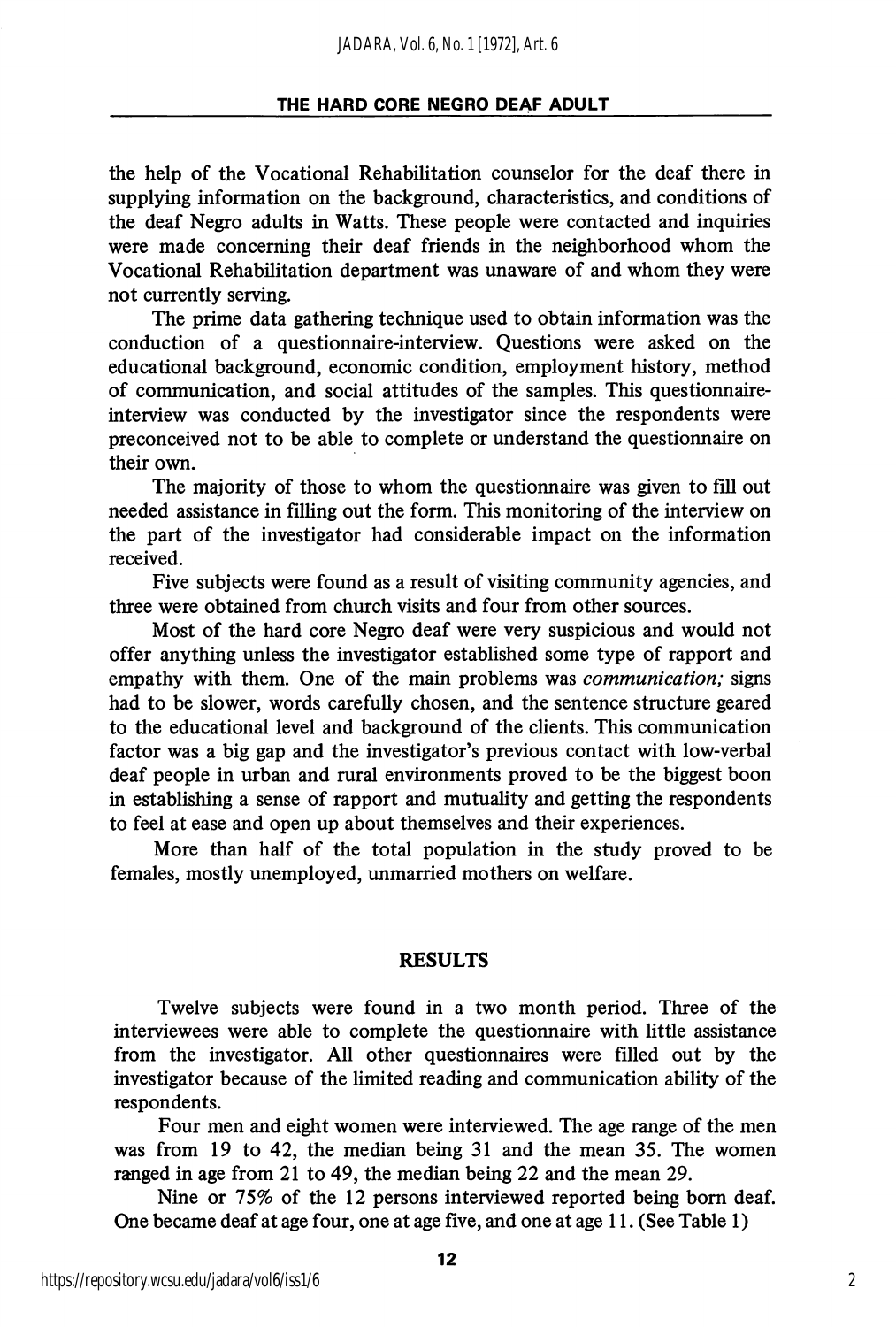| Age | <b>Number</b> |
|-----|---------------|
|     |               |
|     |               |
|     |               |
|     |               |
|     |               |
|     |               |

TABLE 1 AGE OF ONSET OF DEAFNESS

All of the respondents have lived in the project area for more than two years, with the longest period of residence being 16 years. Of the twelve subjects, four were born in Los Angeles, three were from Arkansas, and one each from Mississippi, Louisiana, Ohio, and Oklahoma.

School attendance varied widely among the subjects. None of the four born in California attended either of the two state residential schools for the deaf; two graduated from public schools having programs for the deaf; two did not complete school past the ninth grade. Seven attended their respective state schools for varying lengths of time, however, only two graduated. One person had never attended school and could not read or write. (See Table 2)

| <b>Grade Level</b><br><b>Number</b> |  |  |
|-------------------------------------|--|--|
|                                     |  |  |
|                                     |  |  |
|                                     |  |  |
|                                     |  |  |

#### TABLE 2 EDUCATIONAL LEVEL OF RESPONDENTS

One of the respondents was currently employed, three had held jobs of short duration. Table 3 shows the responses given to the question: "Who helped you find your job?"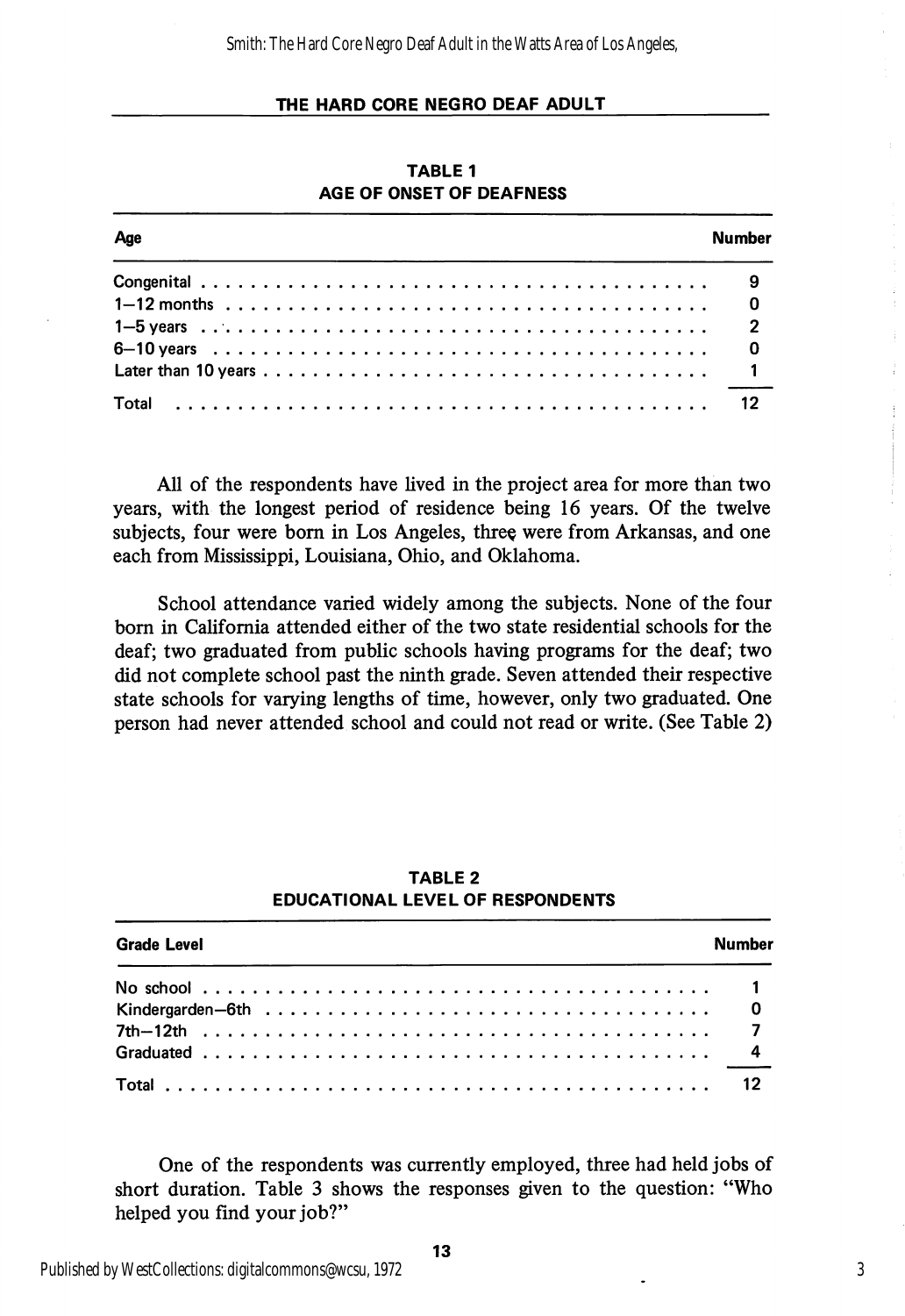| the contract of the contract of the contract of<br><b>Categories</b> | <b>Number of Responses</b> |
|----------------------------------------------------------------------|----------------------------|
|                                                                      |                            |
|                                                                      |                            |
|                                                                      |                            |
|                                                                      |                            |
|                                                                      | - 0                        |
|                                                                      |                            |

TABLE 3 EMPLOYMENT ASSISTANCE RESPONSES

Table 4 shows the method of communication the respondents used with co-workers and/or friends and acquaintances.

| <b>Categories</b> | <b>Number of Responses</b> |
|-------------------|----------------------------|
|                   | 5                          |
|                   | 6                          |
|                   | 6                          |
|                   |                            |
|                   | 21                         |

#### TABLE 4 MODE OF RESPONDENT'S COMMUNICATION ON THE JOB AND WITH FRIENDS

The communication abihty of the respondents was very poor. For the most part, what they designated as being signs were only gestures whose meanings had to be figured out by the investigator.

There is little or no interaction among these people with other deaf people, and most of them did not know each other although they lived in the same area. Outside of their immediate families there is little interaction with the hearing community.

When asked if they liked their jobs, all but one of the respondents who had held jobs previously replied in the affirmative. When asked, "Would you change jobs if you could?", all but one replied "yes". Table 5 shows the responses given to problems encountered on the job.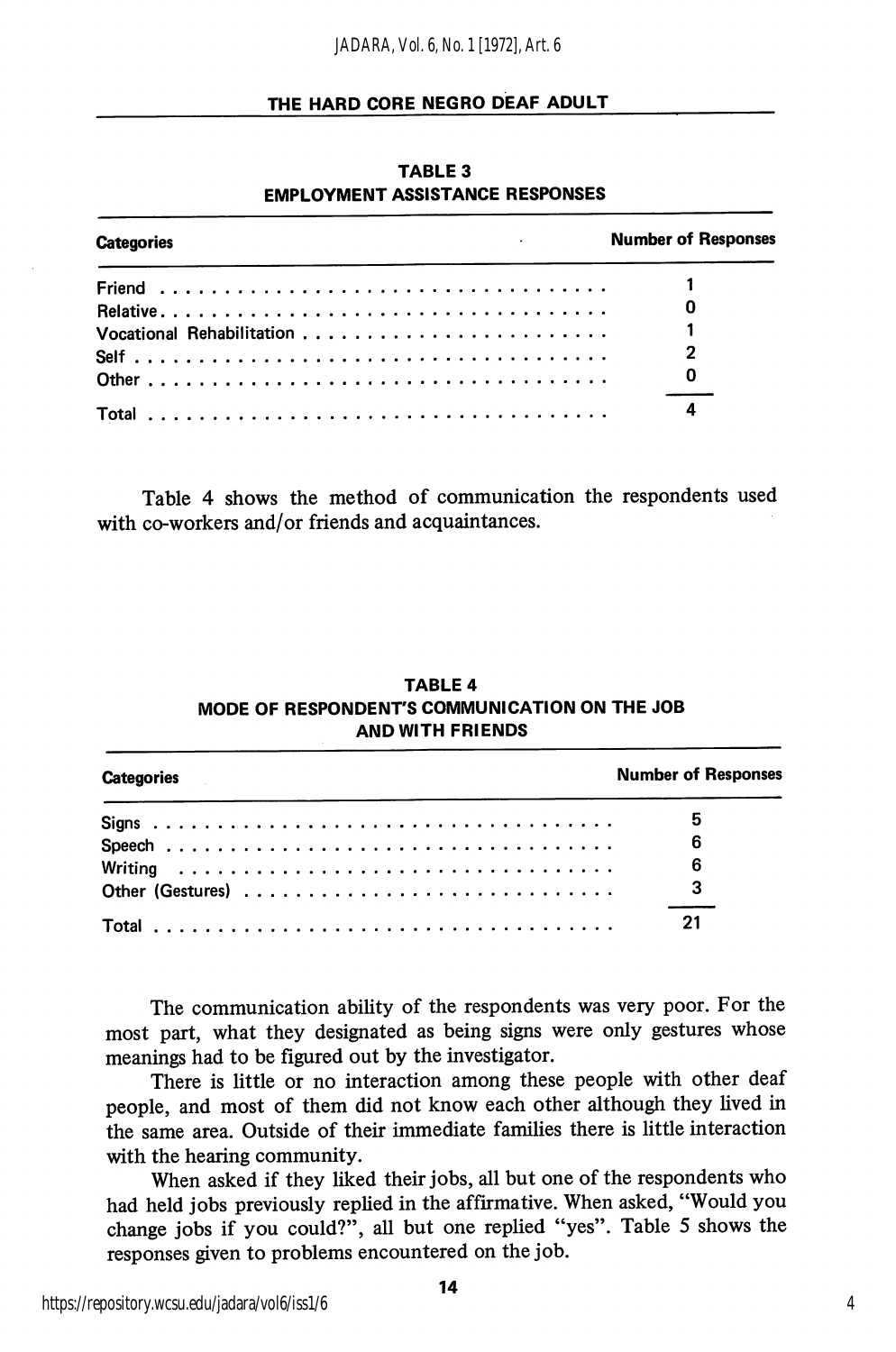TABLE 5 EMPLOYMENT PROBLEMS

| <b>Categories</b>           | <b>Number of Responses</b> |
|-----------------------------|----------------------------|
|                             | 6                          |
|                             |                            |
|                             |                            |
|                             |                            |
|                             | 3                          |
| Boss Does Not Understand Me | 5                          |
|                             | 2                          |
|                             | O                          |
|                             | 0                          |
|                             |                            |
|                             | 18                         |

When asked if they felt they were qualified for or capable of holding a better job, 66% of the respondents replied "No". When asked if they wanted training for another job, 75% replied "Yes", with the remaining 25% replying "No".

This investigator feels that the deaf of Watts are afraid of agencies and will not approach the Division of Vocational Rehabilitation facility for help even if they were aware that they could be helped. All of the interviewees showed reluctance to seek aid when informed of the services of the DVR.

It is interesting to note that when asked, "Would you like to go to school to improve yourself, family life, and job?", 50% replied "yes" and 50% replied "no", with those in the upper age bracket of the sample replying in the affirmative. All 12 respondents rephed "no" when asked if they wanted to go to college.

Although all of the respondents have lived in Watts for over two years, five of them did not know the location of the South Central Los Angeles Service Center, which in addition to the Division of Vocational Rehabilitation, houses offices of the Department of Public Welfare, both of which service the Watts area. These five respondents also did not know how to go about inquiring for the services they obviously need.

### DISCUSSION

The deaf Negro has been and continues to be part of a multidisadvantaged minority  $-$  a minority within a minority. As such he has been virtually by-passed by much of the progress Negroes as a whole have made in any and all phases of life.

The Negro revolution is helping to create new avenues for combating discrimination and unequal treatment in all areas of the Negro's life. But for the deaf Negro, and particularly the less educated deaf Negro, many of these

15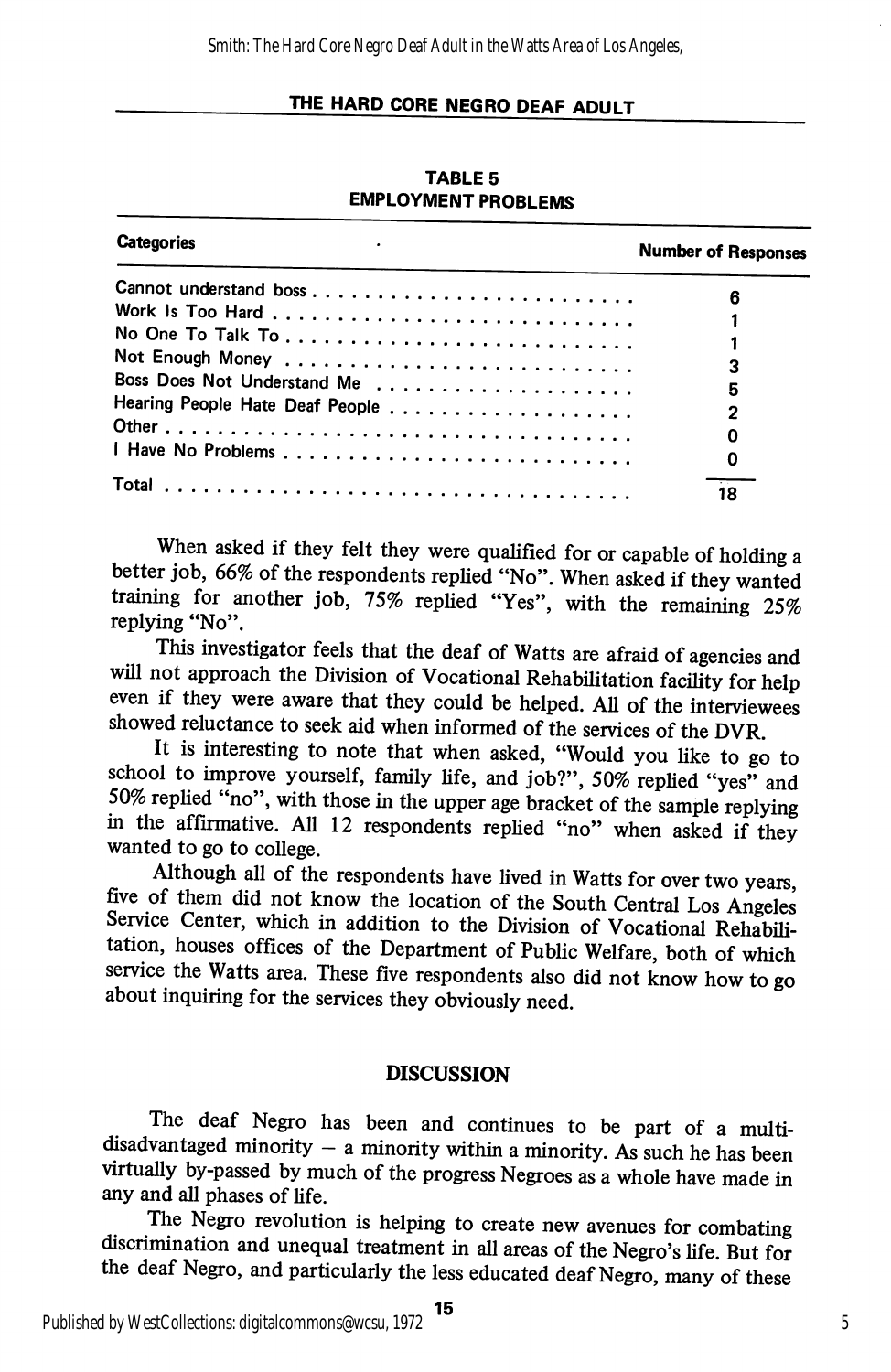gains have not been realized because the handicap of deafness created yet another barrier to further progress.

In an area such as Watts, there is a Negro sub-culture that tends to be concentrated, that is, one would assume that there exists for the subjects in this study some degree of productive social interaction, group togetherness, or the like which often characterizes the dynamics of sub-cultural minority groups. There are such opportunities for the hearing Negroes of Watts but little or none for the deaf. One must remember, however, that we are dealing not with the relatively well-to-do deaf Negro in the area, but with those who have never been touched by any degree of the affluence so inherent in our society today.

According to the Schein study, we can assume that there is perhaps one profoundly deaf person per 1,000 in the Negro population. (Schein, 1969) Using this as a statistical basis, Bowe estimates that there are 22,000 deaf Negroes in the U.S. with a small number of other non-whites added to the total (Bowe, 1971). It might be further assumed that the larger proportion of these people live in urban areas, particularly in the inner cities, because these areas traditionally attract poor rural folk who are likely to believe that greater opportunity exists there for them. Eight of the subjects in this study were originally from predominantly rural areas of the South, Southwest, and Northeast, with the larger number (seven) coming from the South.

The deaf Negroes, like their hearing counterparts, do not escape the attraction of the big city, and the so-called promise of immediate jobs, immediate success, etc., that they believe awaits them there.

The subjects in this study were wary and suspicious of the investigator. This may be expected to some degree in spite of the fact that some measure of relaxed informality regarding the interview was attempted. That there was evidently a conflict between what the subjects believed themselves capable of achieving and the present status they occupied was evident in the hesitant, non-committal, and somewhat lackadasical answers they gave to questions pertaining to further training or educational aspirations. One cannot help but sense that there exists a deeper, more inexpressable conflict within these people than they were willing to or capable of admitting.

Judging by the difficulty of locating subjects and the lack of knowledge of their existence by persons in the area, the hardcore deaf Negro appears to be untouched by the social movement taking place within the Negro community. One might say they occupy a status at the very bottom of the social scale. Lacking communication skill, awareness of what is taking place around them, and the significance of these events, the hardcore deaf Black person remains even further outside the mainstream of everyday life. As stated in the study, none of the subjects knew each other, even casually, although they lived within a few blocks of each other. These individuals tend to be stationary with regard to class mobility. Their socio-economic status does not make it possible for them to achieve any kind of mobility—either vertical or horizontal, within or outside of the deaf or Negro class systems.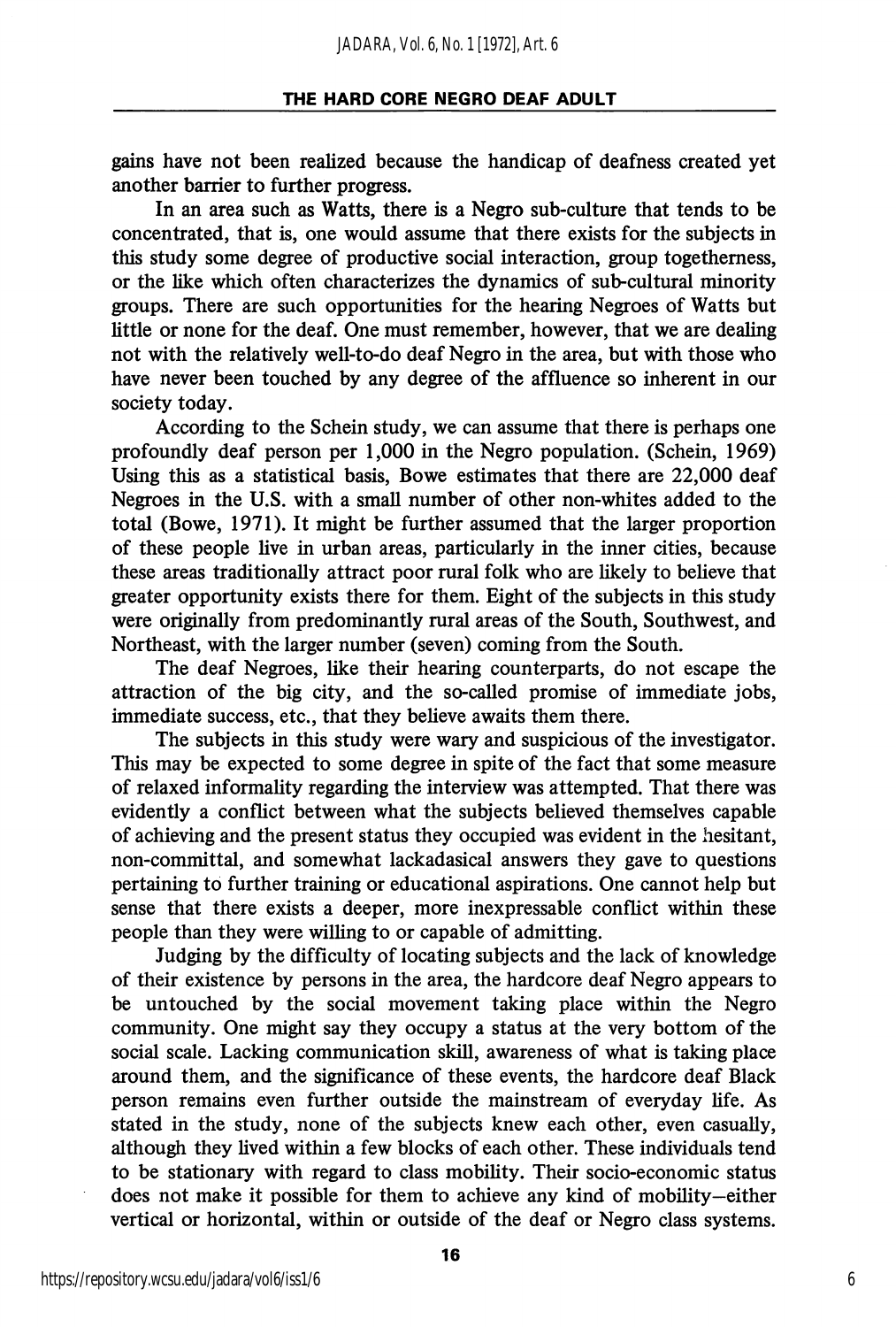Their inability and powerlessness to change or reject their inferior ascribed identities creates for them an illusory contentment with what is closer to being degradation than equality. Yet, this is vmderstandable when one keeps in mind that their unmet needs, both physical and social as well as psychological tend to create a desire for immediate, tangible results. Long term planning such as adult education programs, vocational training opportunities, etc. hold less glitter, less meaning, to them than a job and money now. They must be made to see that the means must naturally precede the end result.

This investigator gives the following recommendations for rehabilitation counselors and others working with these people: The counselor should attempt to go "beyond" the client and also work with those in his home environment. Counselors should seek out the client rather than wait for him to come in. Appointments with clients should be scheduled in a place other than the VR facility; a place downtown, street comer, ball game, etc., can yield results drastically different from interviews conducted in the sterility of an office. Educational activities such as evening adult classes might be attempted so that the client can enhance his readiness for vocational opportunities. Social activities can be set up such as Christmas parties. Thanksgiving get-togethers, etc., so that the deaf in the area can get acquainted with each other and form a sense of mutuahty and togethemess. The persons served by the counselor should be brought to the attention of local groups for the deaf so that they can share in the workshops, social events, and other gatherings of these groups which are in a position to offer valuable help to them. Basic communication classes to teach signs and fingerspelling should be established.

Clearly, this is a truly multi-disadvantaged group. They are hampered in the sense that they cannot participate in or benefit from any bond of identity with either the deaf or the Negro, and hence, are deprived of meaningful, productive, rewarding work and full participation in the many activities our society offers as a means of enriching our lives.

#### REFERENCES

- Adler, Edna P. A Study of the Communication Problems of Unemployed Deaf Men. Detroit, Michigan: Graduate Thesis, Wayne State University, 1963.
- Bowe, Frank G. "Non-White Deaf Persons: Educational, Psychological, and Occupational Considerations... A Review of the Literature", American Annals of the Deaf. Vol. 188, June, 1971, pp. 357-61.

Clark, Kenneth B. Prejudice And Your Child. Boston: Beacon Press, 1955.

- Cohen, Jerry; Murphy, William. "Watts... Still Seething", Life Magazine. July 15, 1966, pp. 35-65.
- Grier,Wilham H.; Cobbs, Price M. Black Rage. New York: Basic Books, 1968.

Ť